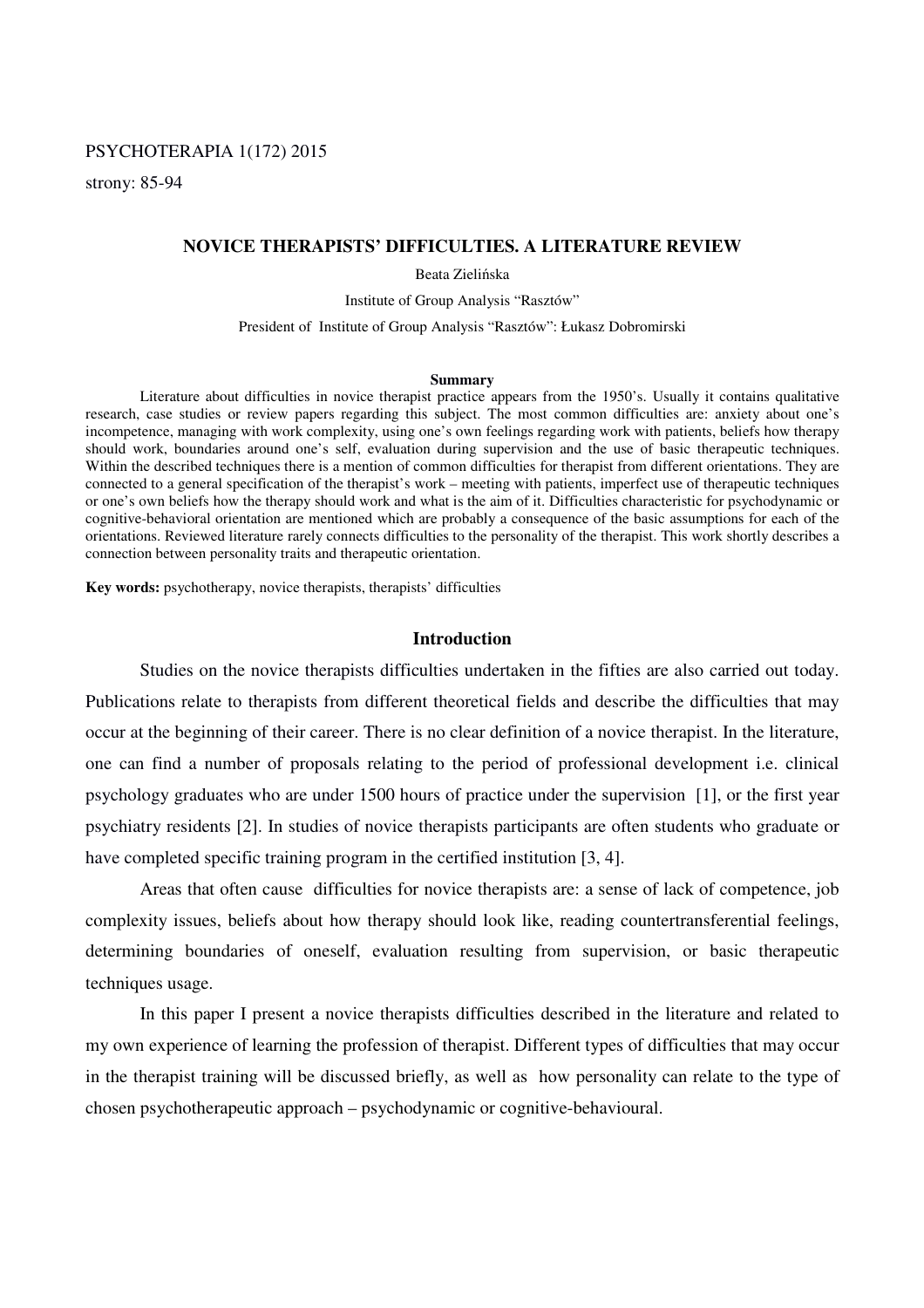#### **Common difficulties among novice therapists of different theoretical approach**

# A sense of lack of competence

 The most central problem faced by novice therapists seems to be anxiety due to lack of competence and uncertainty as to their clinical skills [5, 6]. The feeling of being incompetent is associated with emotions and thoughts that arise when the therapist's beliefs in his abilities are reduced or internally questioned [7]. These experiences are the result of the depreciation ones skills and judgments of one own actions as a practitioner. At the same time, they do not indicate actual level of novice therapist abilities. Fear of incompetence motivates to greater reflection in the work, and also to learn more by reading the literature on the issues identified in the treatment of patients [5].

 According to the literature, the feeling of incompetence is associated with stress, burnout, depression, low self-esteem or premature abandonment of therapist profession [5, 8, 9]. It seems that doubts about one own abilities may be threatening for both the practicing therapist, as well as to the therapeutic process. Many training programs of various approaches in therapeutic and psychological counselling mention this subject because it seems important to draw attention to it and its further research [10].

 Team of researchers, Hill, Sullivan, Knox and Schlosser [6] focused on novice therapists feelings and concerns. They analyzed weekly diaries written by people walking on the course of counselling psychology for one semester of doctoral studies. The main difficulties have proved to be self-criticism and fear because of doubts, "what to do" and what "should be done" at particular time during the session [6]. What was problematic for the participants were their own reactions to the meeting with the patient and difficulties in coping with them. The authors present three main difficulties in response to the patients: excessive or insufficient identification with the patient, anxiety and anger, when the patient does not confirm the expected reaction of their behaviour during the session, and the need to go beyond the role of the therapist with uncertainty as to the adequacy of such behaviour. Other problematic field for novice therapists was clinical skills usage i.e. how to ask openended questions, and make interpretations.

 Fear resulting from the awareness of one own skills increases the attention to internal feelings to the level which makes contact with the patient harder [5, 11]. What is more excessive self-criticism, concerning the lack of awareness in the session, and the uncertainty of what and how should be done during therapy may be additional problematic issue in bonding a relation with the patient [4, 9].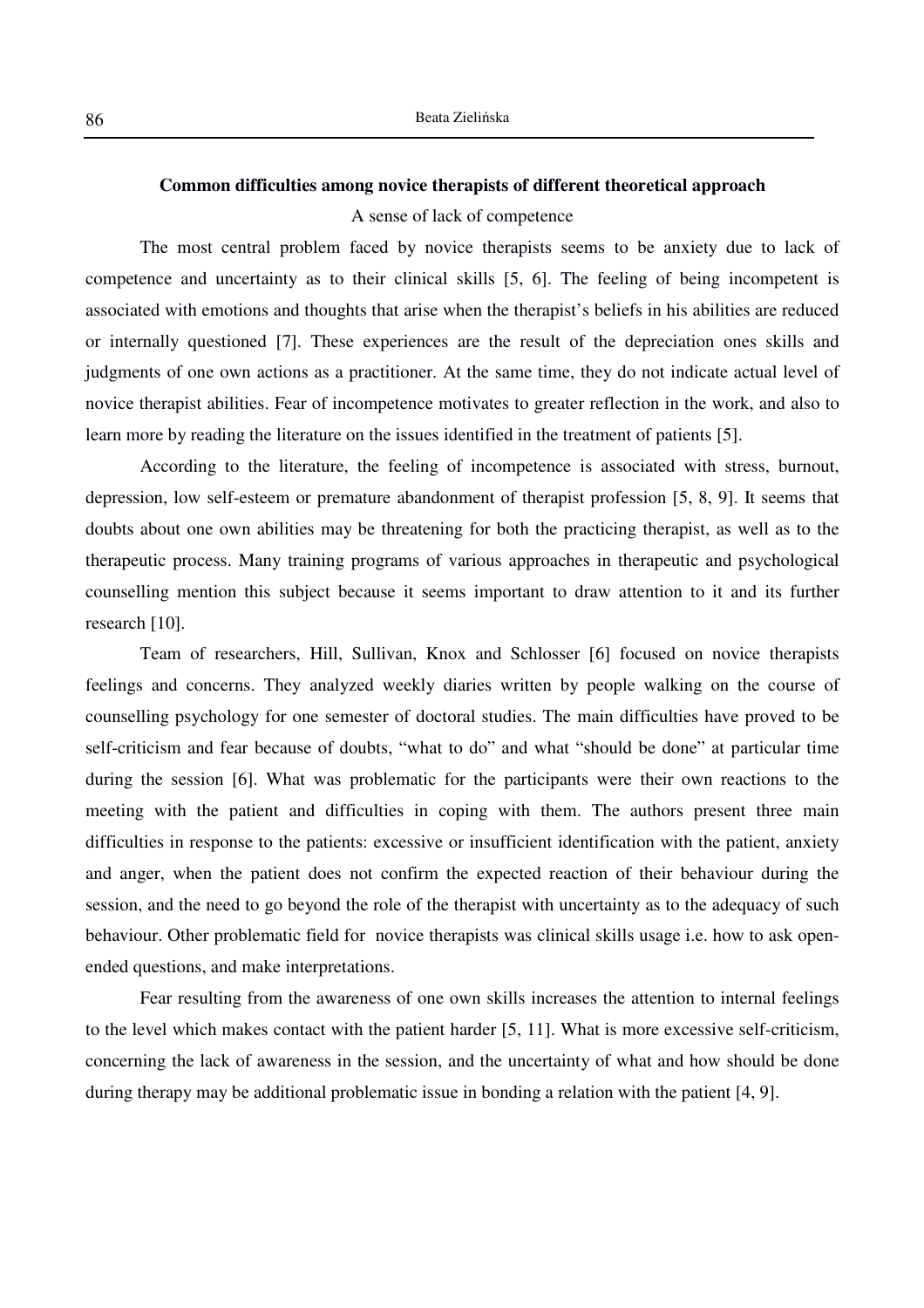#### Job complexity issues

The therapist has many tasks to perform during his job: to prepare before the session, held a meeting with the patient, to analyse the material collected in a theoretical approach. But to understand human behaviour, therapist must use the ways of thinking which are not linear, or sequentially logical. Mastery of these skills and fluency in using them may take many years [12]. Working with patient requires also the ability to create metaphors, observing one owns ego and looking on a therapy from different perspectives [14]. Insufficient levels of skills, lack of well-established knowledge and little practice can result in novice therapists anxiety and feelings of insecurity. An often asked question is also which of the many factors during therapy are important at particular time.

 It seems that the way to deal with the anxiety associated with the complex issues of work is to focus on specific solutions remembered from training or found in the literature. In practice, this can be expressed in inability to go beyond the level of the patients verbal narrative and reading non-verbal signs in a very concrete way. This means that the therapist reads the words and non-verbal behaviour of the patient in a very narrow way, losing sight of the bigger picture of what can be transmitted in the course of therapy [2]. At the same time narrowing the field of view helps to reduce levels of anxiety and provides sedative function [12].

 Another kind of manifestation of difficulty in working with complex issues may be asking too many questions during the session, expressing empathy by being too sympathetic, allowing the patient to mourning throughout the session, or taking too complicated intervention. Little practice can also makes the therapist quite a big problem with the change of subject, or knowing how to end the session in an appropriate manner [6].

#### **Using countertransference**

 An important therapeutic skill which appears in the literature is the ability to use one own feelings during therapy and to be open to different signals sent by the patient in a non-verbal way [9]. Working with the projection process is one of the basic techniques used in the current psychodynamic therapy (individual, family, or group psychotherapy), so it is important to learn how to give back projected objects to the patient by their earlier adoption and understanding [12, 13]. For the novice therapist it can be difficult because of the focus on specifics and reductionist approach to conducting therapy or not worked out yet their own problems [12].

 Difficult for the novice therapist may also be situation in which he/she feels similar to the relation with someone close like a family member or a friend. Then therapist relationship with the patient may consist of other interpersonal relationships. As a consequence, therapist loses the ability to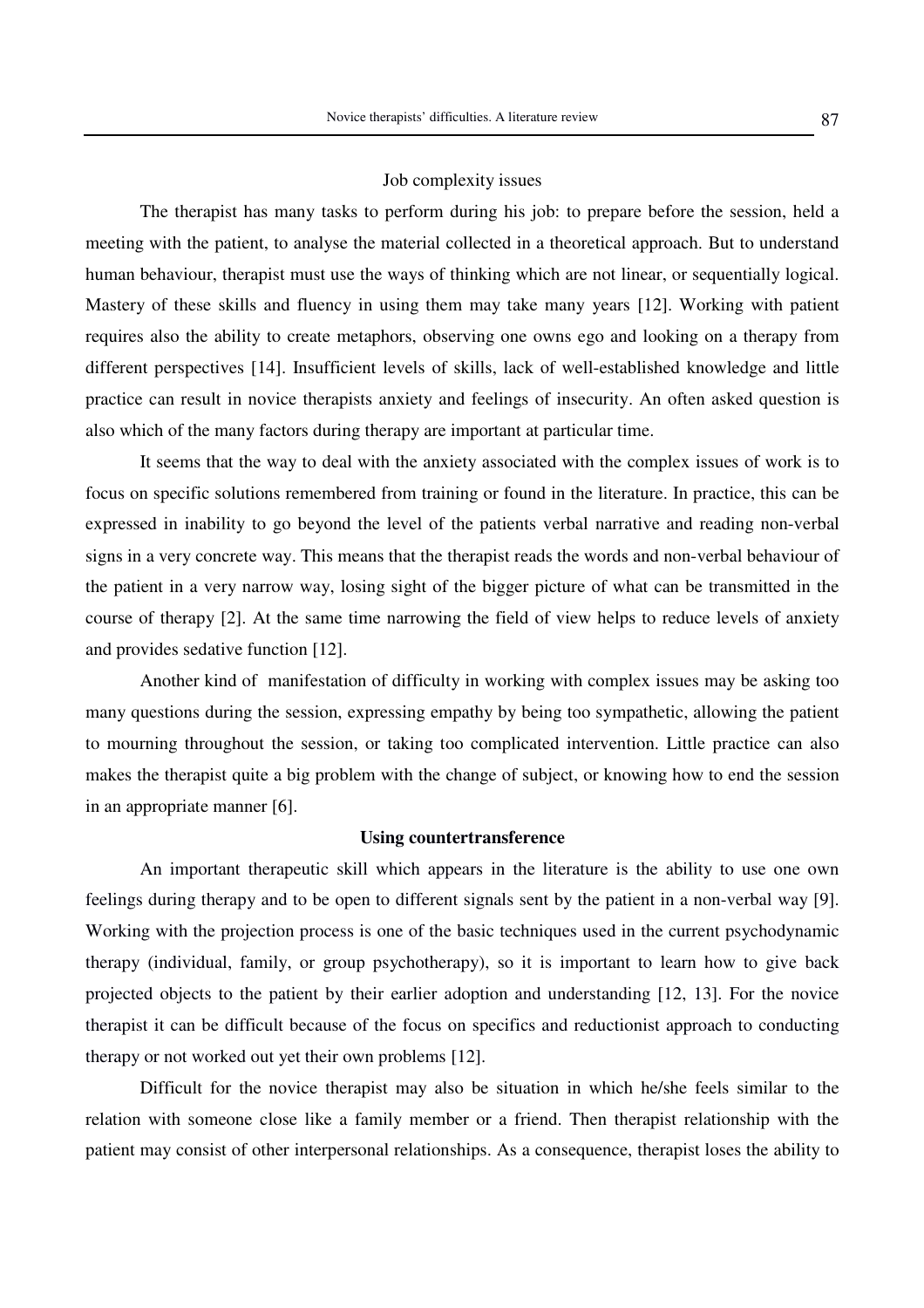view the patient's problems in an objective manner and the ability to think about them in isolation from one own personal relationships. Tardiness, patients absence can evoke feelings of guilt, frustration and anger, but sometimes a relief when patient call to recall the session. This may be related to the characteristics and personality of the patient, or the unique properties of the relationship that patient has with the therapist. However, it may happen that it has something to do with the individual experiences of the therapist, which are activated in contact with the patient. Beginning therapists report that it is difficult to relate to these unforeseen situations and deal with feelings which accompany them [6, 12].

# Beliefs about how therapy should look like

 Novice therapists often believe that patients, who come to them, need an expert to solve their problem [9]. Thinking of oneself as an expert creates a sense of danger because it puts a requirement to meet the patients expectations related to the experience and knowledge [4]. Limited number of hours spent with patients during therapy make it hard for the therapist to assess whether the treatment brings results and whether it is conducted in "right way". Such doubts may arise due to lack of a comparative scale, where one could put the experience with the individual patient. This kind of experience can also bring depreciation of one own skills in a collision with expectations about the need to be an expert [6].

 Literature presents the data that novice therapists, more often than experienced, base selfesteem in addition to the results of the treatment [9]. If a patient does not show significant improvement, often self confidence of the therapist falls down, causing loss of trust in his/her own abilities [12]. Some time has to pass away so the idealistic expectations could be placed by more real picture of one own abilities. It also happens that some of the symptoms require medical treatment, and sometimes therapeutic work must be done with other family members so a specific patient therapy could be effective [14].

## Boundaries of one's own self

 Dealing with patients can be problematic for novice therapist when they try to help them too much and take responsibility for a solution of their problems. But at the same time dealing with family and friends could be difficult and novice therapist try to limit the frequency of meetings with them [4]. Other problem areas can be the emotional inability to make contact with the patient and "stiffening borders" in non-business situations [8].

 Bischoff [4], points out that one of the main task of self development for novice therapists is to establish a boundary separating the self from the patient and the professional self from the personal self. Important part of the border defining process is to gain an ability to distinguish therapist and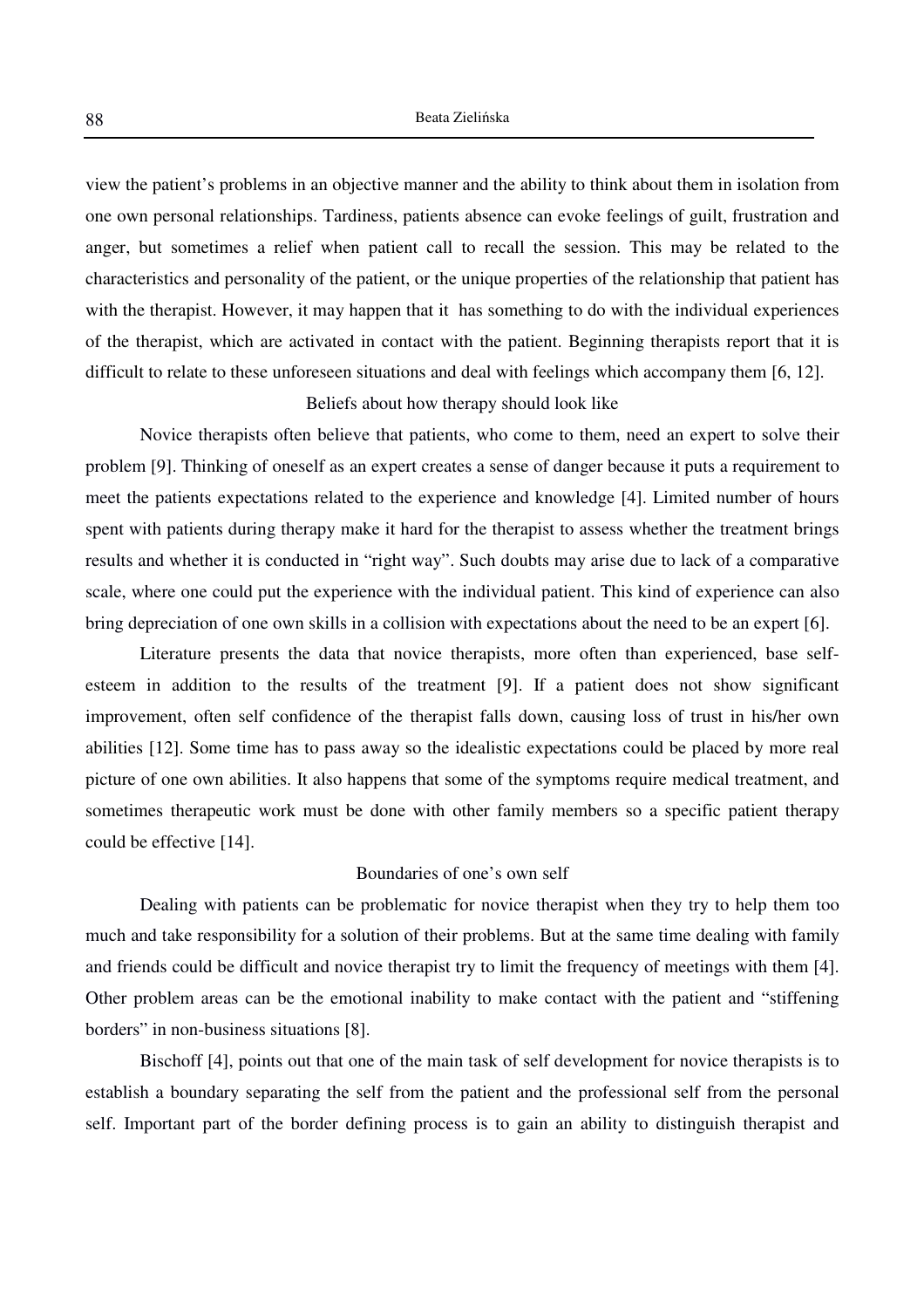patients obligations and to learn how to reflect upon them in an objective way [12]. In the initial period of therapy therapist may be overwhelmed by the patients problems when some of the patients obligations are taken as his own. It causes discomfort on the one hand, and on the other hand raises a reflection on therapist borders. According to Bischoff, the process can be versatile and is an integral part of the process of borders clarification.

 The boundary separating professional self from the personal is associated with coping with relationships outside of work. Beginning therapists can "seal" the boundaries in relationships with loved people and limit contact with them when engaging excessively in working with patients [4]. This kind of problems can occur, especially when friends and family come to novice therapist with personal problems. Observations indicate that many people before stepping into therapist profession played a role of "personal therapist" for the close people. When "helping" becomes a profession, the personal and professional role can be mixed and create confusion.

 The difficulty in separating professional from the personal role can manifested in "reinforcement of borders" or sticking to the rules to manage the therapeutic and non-business situations. In the psychodynamic approach, it is important to remain neutral to the patient so he can freely create and design his free associations. Difficult for novice psychodynamic therapists may be informal situations where boundaries are mixed with different social and personal roles. Problematic may also be the answer to the question of how to behave when, for example, the patient is met outside the therapeutic context, or whether in conversations with friends about their problems use the same technique as in working with patients. In the process of determining the limits of their own borders supervision seems to be helpful as well as experience through contacts with different patients and exchange of experiences in a group of other – both beginners and more experienced therapists [4].

## Supervision and evaluation

 Supervision process not only brings benefits such as the analysis of the therapeutic process but it is also a kind of relationship in which some requirements are expected such as gaining knowledge about the type of problems that the therapist has to do in their work or learning ethics [6]. The role of supervision in the novice therapist development seems to be therefore twofold. Supervisor on the one hand provides help, gives a feedback and specific advice or shares their own experience, on the other hand he/she puts the requirements; to meet them, the novice therapist must practice for a long time.

 Helping role of supervision is often described in the literature. Dohrenbusch and Lipka [15] describe the supervisor as a person who helps to get the diagnostic skills, supports the development of the therapeutic relationship and document the course of the therapeutic process. In addition to this help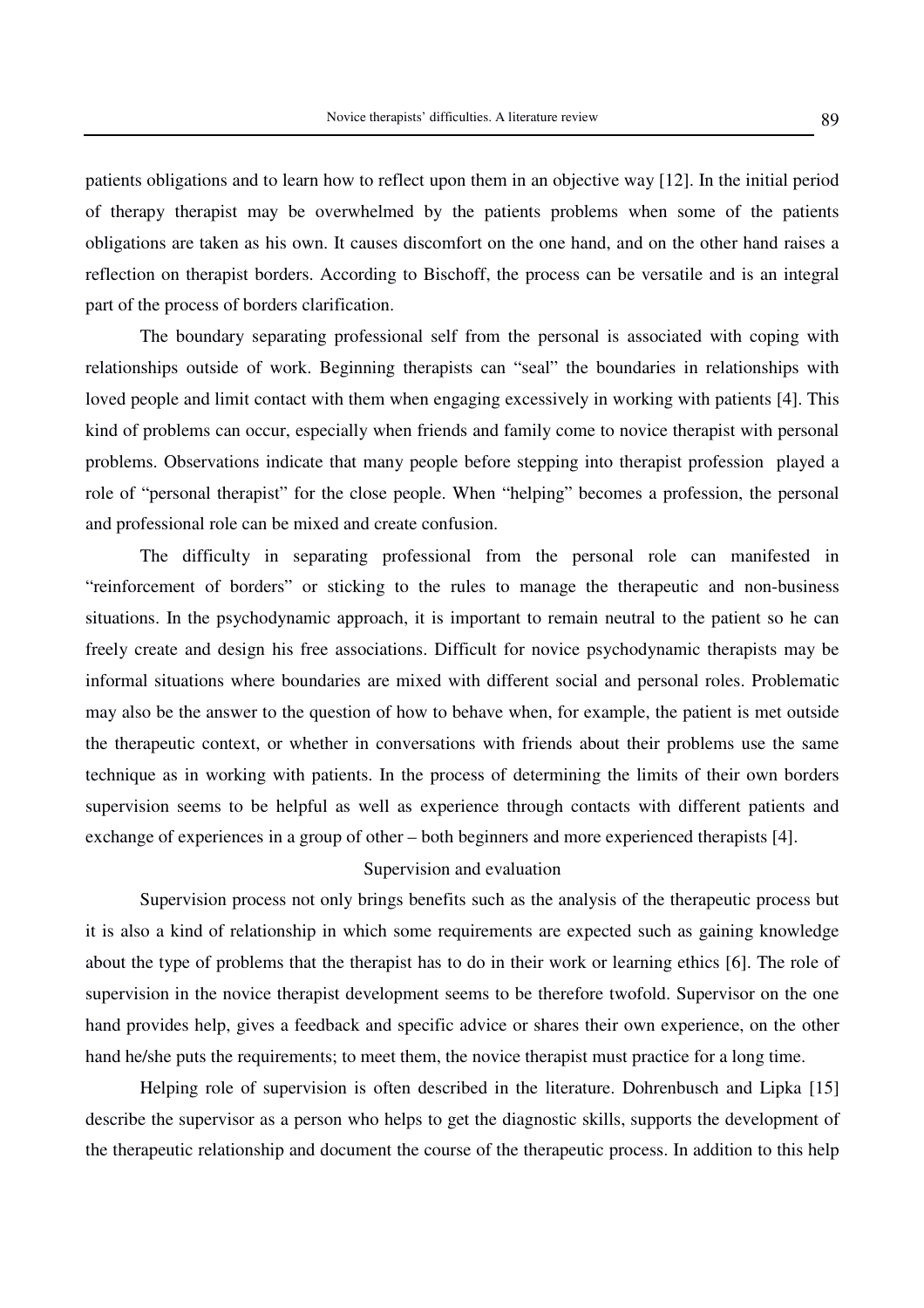supervisee to structure therapeutic work and achieve the goal of being a responsible and effective therapist. Kenneth Gordon [16] lists ten steps of supervision in cognitive-behavioural therapy, i.e. to read about similar problems of other patients, to encourage to reflection, to gain theoretical knowledge, to check whether the problem is understandable for the supervisee, what issues concerning the patient must still be raised during therapy and what kind of internal work must be considered by a supervisee (e.g. in his own therapy).

 Difficulties associated with the use of supervision are rarely mentioned. They consist mainly of skill and abilities of accepting comments from the supervisor or supervisory group. Showing different opinions whether a new perspective may be also difficult to accept, because the impact on self-image modification or changing the perception of his own style of work. Supervisor comments, even if they role is to show the wealth of interpretations and meanings of the situation during the session, can be received by supervisee as pointing out the shortcomings in the education and considered as a type of criticism. Showing the complexity of the therapeutic situation may confuse and raise doubts about one own skills as a therapist. In this case, the supervisor begins to function as a person who is not helpful in learning to guide treatment and analysis of the process, but as a "disapproving parent" or "haunting object".

#### Basic therapeutic techniques usage

 During the session novice therapist may be uncertain about which technique should be used and how to assist patients in analyzing the issues that come along [6]. Knowledge acquired during the therapeutic training can be highly theoretical and its application in practice difficult.

 Sublette and Novick [17] mention the fundamental principles of psychotherapy for novice therapists. First of all, they suggest to understand why the patient has the need to behave in this manner. This allows to put oneself in his position and conduct therapy in a non-judgemental way, which allows development of a therapeutic alliance. The authors refer to the usage of techniques such as clarification, confrontation and interpretation. Thanks to the detailed description of how one can use the particular technique it seems to be easier for the novice therapist to embrace them.

 Andolfi, Ellenwood and Wendt [11] point out that for a novice family therapist it is very difficult to deal with the complexity of the family situation. Working techniques depend on where the therapy takes place or the environment in which the family lives, and what issues are coming out during the session. Home therapy requires more assertiveness and skilfully of building relationships in order to not to become "a member of the family" or "a friend". Over time, it is necessary to train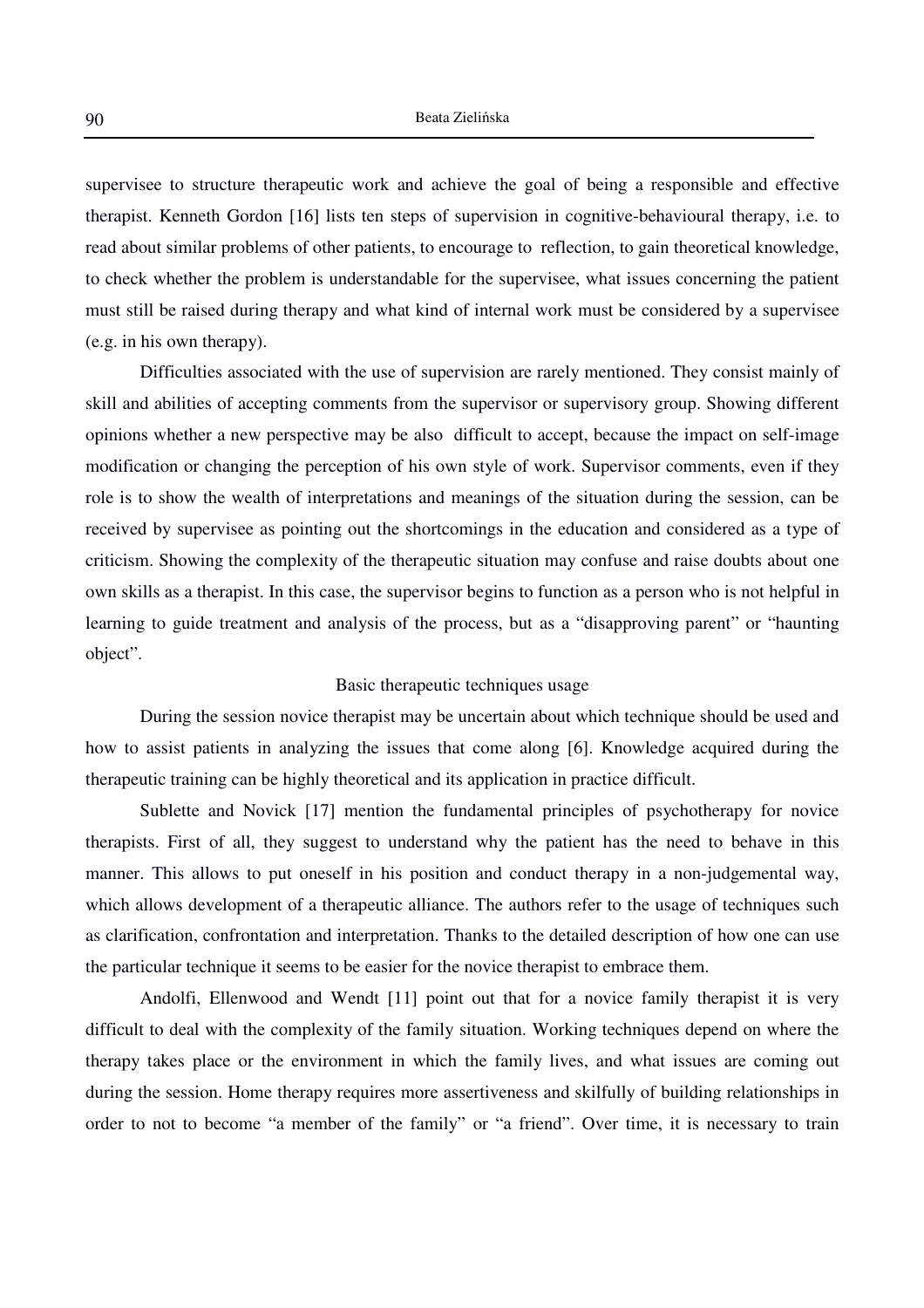techniques that allow simultaneous closeness and distancing from the family in therapy. It is also important to keep in mind perspective each of the family members to understand the whole system and be able to relate to the complex issues of family therapy.

Other difficulties in conducting therapy by a novice therapist

 In addition to the problems described above, the literature also mentions other types of difficulties in carrying out the initial period of treatment conduction. The list includes somatic sensations, such as insomnia, crying, decreased appetite, or upset stomach for which complained therapists in the first three months of practice in Bischoff study [4].

 Another common difficulty for therapists from different therapeutic approaches can be a "role reversal and age", or situations when to the young therapist comes patient older than him. Novice therapist may ask himself whether he is experienced enough to help someone older than him/her. In such a situation one may have concerns about "being an expert" and doubts whether he is sufficiently "good" to help someone who has more life experience. This involves breaking the social and cognitive schema that the pattern is that the younger (child) comes for help to older (a parent) [18].

# **Difficulties of beginning psychodynamic and cognitive-behavioural therapist and their personality traits**

 Common problems for novice therapists are those which relate to the general nature of work – meeting with patients, imperfect workshop techniques, contrasting reality with one's own expectations, managing course of psychotherapy process and its effects. They also share a certain personality traits like a similar degree of assessing situations in which they are located by their feelings. They also show similar interest and desire to care for others, appreciate the clear thinking and analysis, as well as testing the accuracy of their observations [19].

 Choosing the type of therapy, in which a person wants to train, can be combined with his/her personal preferences and personality traits. It is difficult to explain the direct link between personality and theoretical preferences in the conducted model of therapy, but one can notice some trends that may help to explain the difficulties specific to cognitive-behavioural and psychodynamic therapists.

## **Beginning cognitive-behavioural therapists difficulties and their personality traits**

 A large part of the work in cognitive-behavioural therapy is carried out according to the manual which helps to conduct the treatment. It determines the topics and tasks to be performed as a homework for the patient, as well as suggestions to discuss some problems during the session [20]. Perhaps the structure in which the treatment is carried out, provides the novice cognitive-behavioural are more support so they experience less anxiety and depression at the start of work than psychodynamic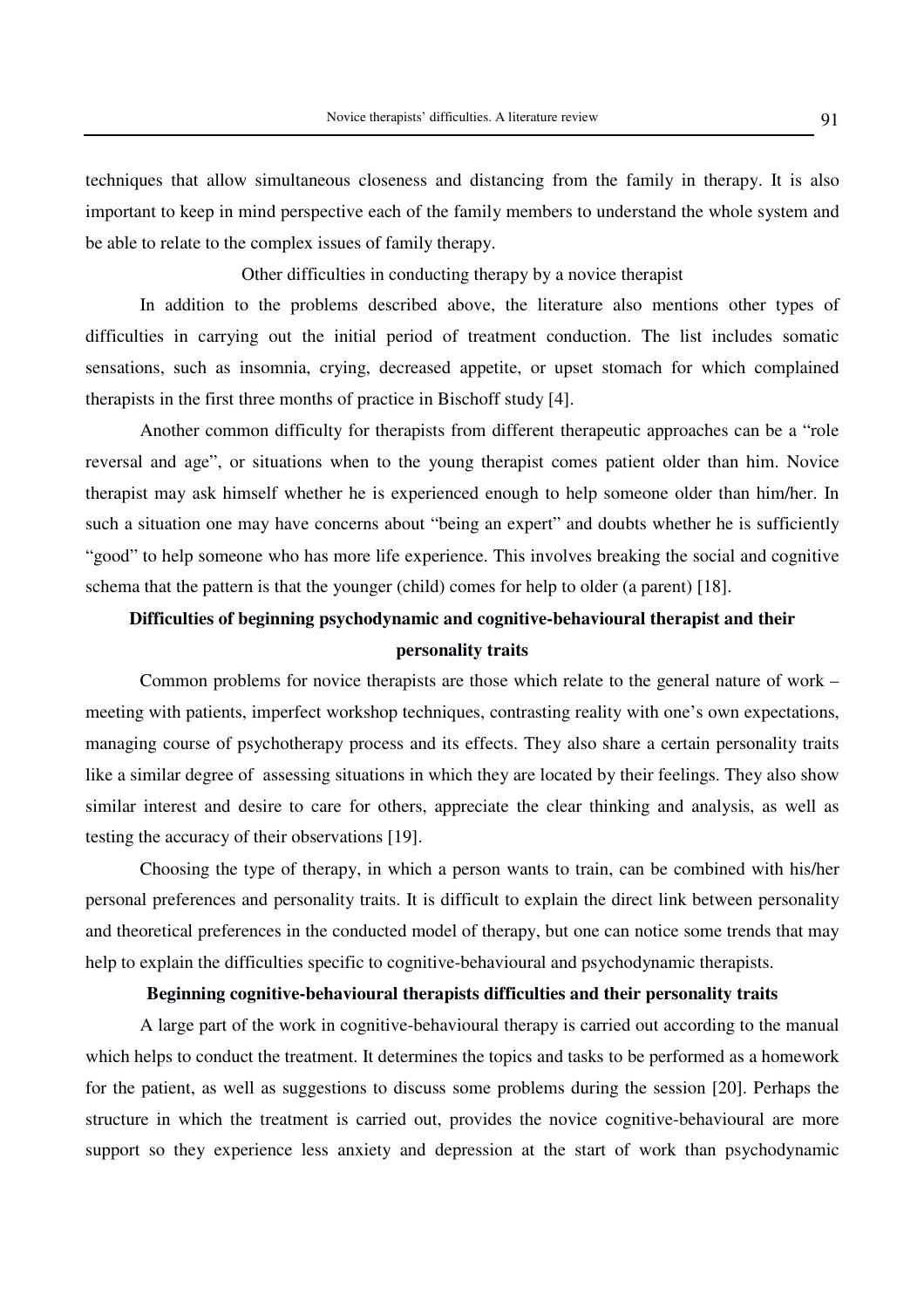therapists. On the other hand, therapists who conduct therapy the manual may have some difficulties associated with managing with unconventional situations, e.g. when the patient expresses thoughts and feelings which are not specific or absent in the manual themes. Novice therapist, who could cling to the manual, may be surprised with content outside of the proper scenario and have difficulty in relating to the patients statements, or having one's own hypothesis about the patients psychopathology. From the literature it is known that a beginner behaviourists tend to be more conventional, disciplined and meticulous than psychodynamic therapists [19]. Because of this, an unusual situations with patients may cause difficulties to the novice therapist that goes beyond the description in the manual. Research shows that cognitive-behavioural therapists tend to focus on themselves, have a strong sense of identity and tend to be more independent than others [21]. They may also have less of a need to express their feelings in relationships than psychodynamic therapists. This fact could explain their willingness to engage in a more structured kind of a therapy where patient problems can be earlier defined and therapist can be prepared to respond to them. These differences in the characteristics of both therapy approaches do not need to be reflected the clinical work [19].

#### **Novice psychodynamic therapists difficulties and their personality traits**

One of the main features of psychodynamic therapy is its indirectness. The therapist leaves a lot of space for the expression of the patient feelings and does not impose any subjects. Type of the withdrawal present in this kind of therapy allows to watch from a distance what is happening between therapist and the patient, but also allows to lower therapist activity during therapy in comparison to cognitive-behavioural therapy. The difficult may therefore be situations that require more active and direct approach. Psychodynamic therapists are more often than cognitive-behavioural sensitive to the different kind of dangers and avoid unnecessary risks. This could explain why this type of therapy is often chosen by them.

 Another characteristic of psychodynamic therapy is focus on the analysis of the patients feelings and the feelings of the countertransference. On the basis of experienced feelings during the session patient may analyse along with the therapist their relationship and possible connections to the outside relationships. According to the literature psychodynamic therapists are more aware of their feelings, especially anxiety and depression related [19]. Perhaps that is why it easier for them to empathize with the patient and discuss arising situations. On the other hand, it may be difficult for them to deal with patients who have limited access to their own emotions and the need of a more prescriptive attitude of the therapist during treatment.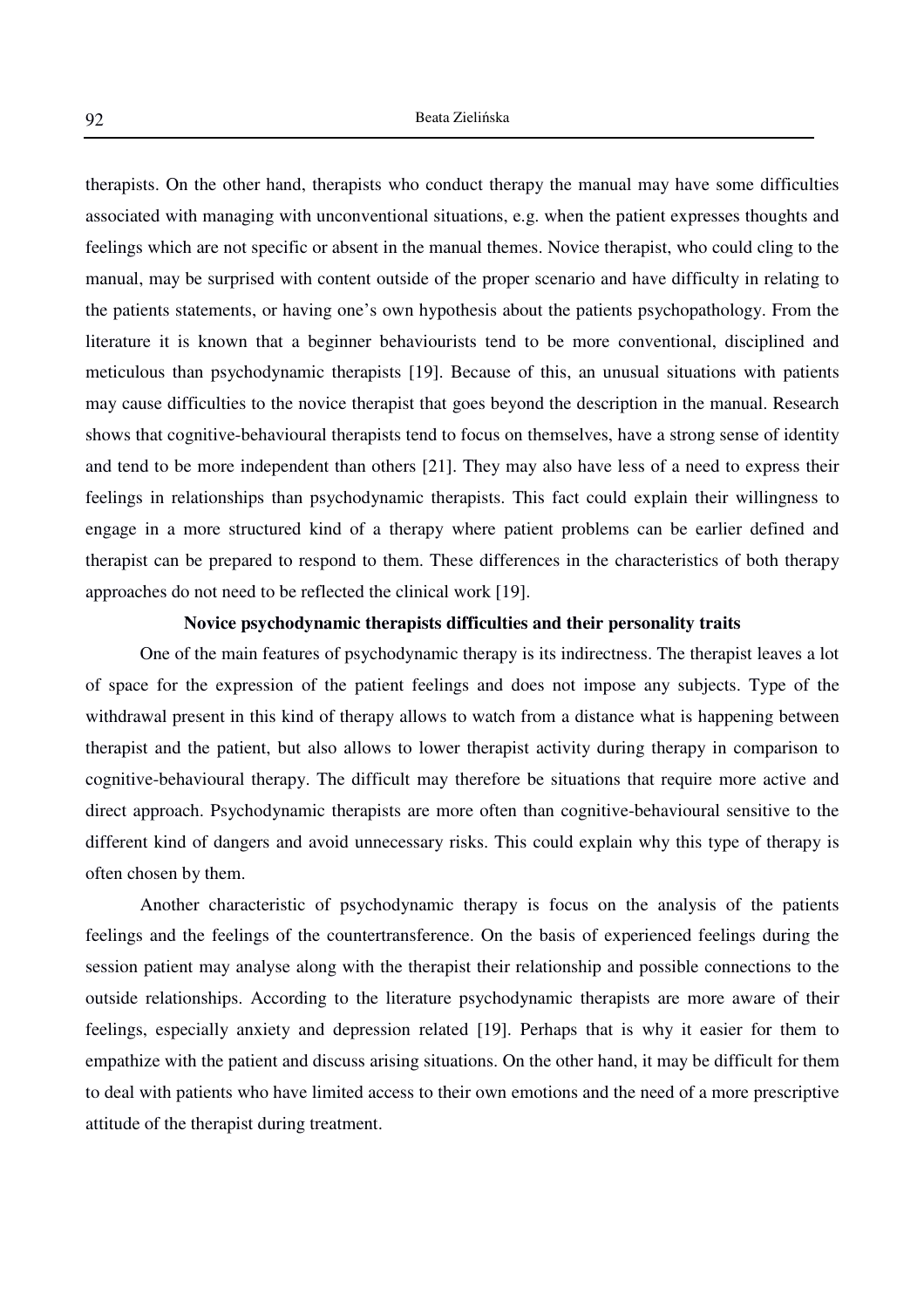#### **Recapitulation**

 Review of the literature shows that novice psychotherapists experience many difficulties at the beginning of their career path. Despite the lack of a consistent definition of "novice therapist", most of the research relates to people completing psychotherapy training or to those who are just after its completion, but that started to practice and have contact with patients. Among the many described difficulties the most often appear: a sense of lack of competence, job complexity issues, reading countertransferential feelings, beliefs about how therapy should look like, determining boundaries of one's self, evaluation resulting from supervision, or basic therapeutic techniques usage. The most often way to deal with these difficulties seem to be supervision which, despite having assessment features, is one of the most important factors in development and helping novice therapist along with their work. Supervisors are supportive to novice therapists because of their knowledge and experience. They are seen as those who had undergone a similar way and one can rely on their opinion[12]. Supervision gives the opportunity to discuss the therapeutic process and a broader perspective on what is happening in therapy process. With discussing problems which arise during the treatment it is possible to deal with different difficulties such as feelings of anxiety, expectations for the therapy or feeling of incompetence [4, 6].

What seems to be overlooked in the studies of novice therapist difficulties are personality traits in relation to the therapist's theoretical orientation. It is difficult to assess clearly the influence of personality traits on theoretical approach in which therapist is trained. Personal preferences probably have an impact on the difficulties with which consciously or unconsciously therapist decide to contend in one's own work. This is an issue for further research and analysis.

#### **References**

- 1. Eells TD, Lombart KG, Salsman N, Kendjelic EM, Schneiderman CT, Lucas C. Expert reasoning in psychotherapy case formulation. Psychother. Res. 2011; 21(4): 385–399.
- 2. Cicchetti DV, Ornston PS. The initial psychotherapy interview: A content analysis of the verbal responses of novice and experienced therapists. J. Psychol. Interdisc. Appl. 1976; 93(2): 167–174.
- 3. Butler MH, Davis SD, Seedall RB. Common pitfalls of beginning therapists utilizing enactments. J. Mar. Fam. Ther. 2008; 34(3): 329–352.
- 4. Bischoff RJ. Themes in therapist development during the first three months of clinical experience. Contem. Fam. Ther. 1997; 19(4): 563–580.
- 5. Thériault A, Gazzola N, Richardson B. Feelings of incompetence in novice therapists: consequences, coping, and correctives. J. Couns. 2009; 43(2): 105–119.
- 6. Hill CE, Sullivan C, Knox S, Schlosser L. Becoming therapists: The experiences of novice therapists in a beginning graduate class. Psychother. Theory Res. Pract. Train. 2007; 44: 434–449.
- 7. Thériault A. Therapists' feelings of incompetence: A grounded theory analysis of experienced clinicians. Unpublished doctoral dissertation. McGill University, Montreal, 2003.
- 8. Rodolfa ER, Kraft WA, Reilley RR. Stressors of professionals and trainees at APA-approved counseling and VA